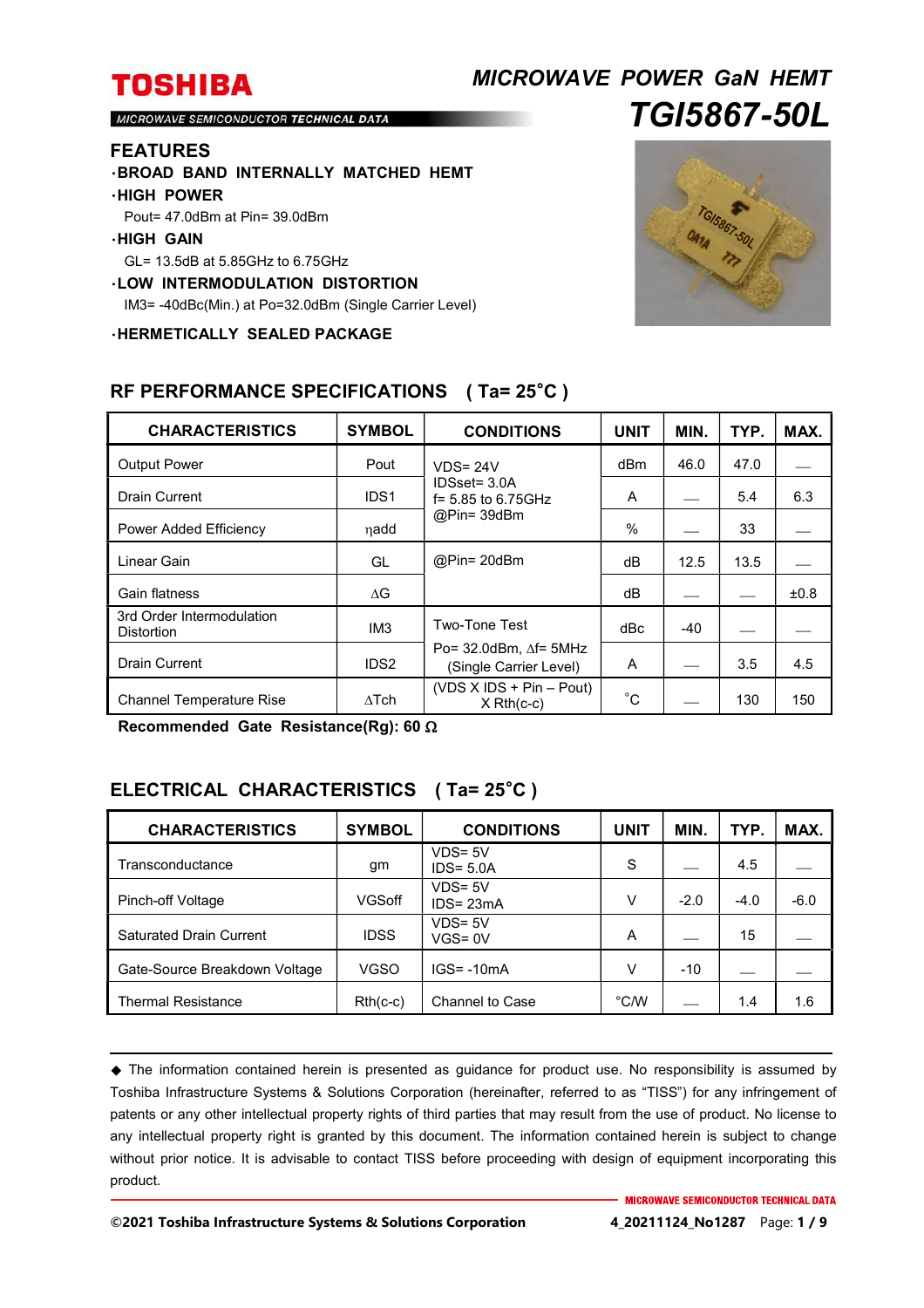MICROWAVE SEMICONDUCTOR TECHNICAL DATA

### **ABSOLUTE MAXIMUM RATINGS ( Ta= 25**°**C )**

| <b>CHARACTERISTICS</b>                        | <b>SYMBOL</b> | <b>UNIT</b> | <b>RATING</b>   |
|-----------------------------------------------|---------------|-------------|-----------------|
| Drain-Source Voltage                          | <b>VDS</b>    | v           | 50              |
| Gate-Source Voltage                           | <b>VGS</b>    | V           | $-10$           |
| <b>Drain Current</b>                          | <b>IDS</b>    | A           | 15              |
| Total Power Dissipation (Tc= 25 $^{\circ}$ C) | PT            | W           | 140             |
| <b>Channel Temperature</b>                    | <b>Tch</b>    | °C          | 250             |
| Storage Temperature                           | Tstg          | °C          | $-65$ to $+175$ |

### **PACKAGE OUTLINE ( 7-AA04A )**



### **HANDLING PRECAUTIONS FOR PACKAGE MODEL**

Soldering iron should be grounded and the operating time should not exceed 10 seconds at 260°C or 3 seconds at 350°C.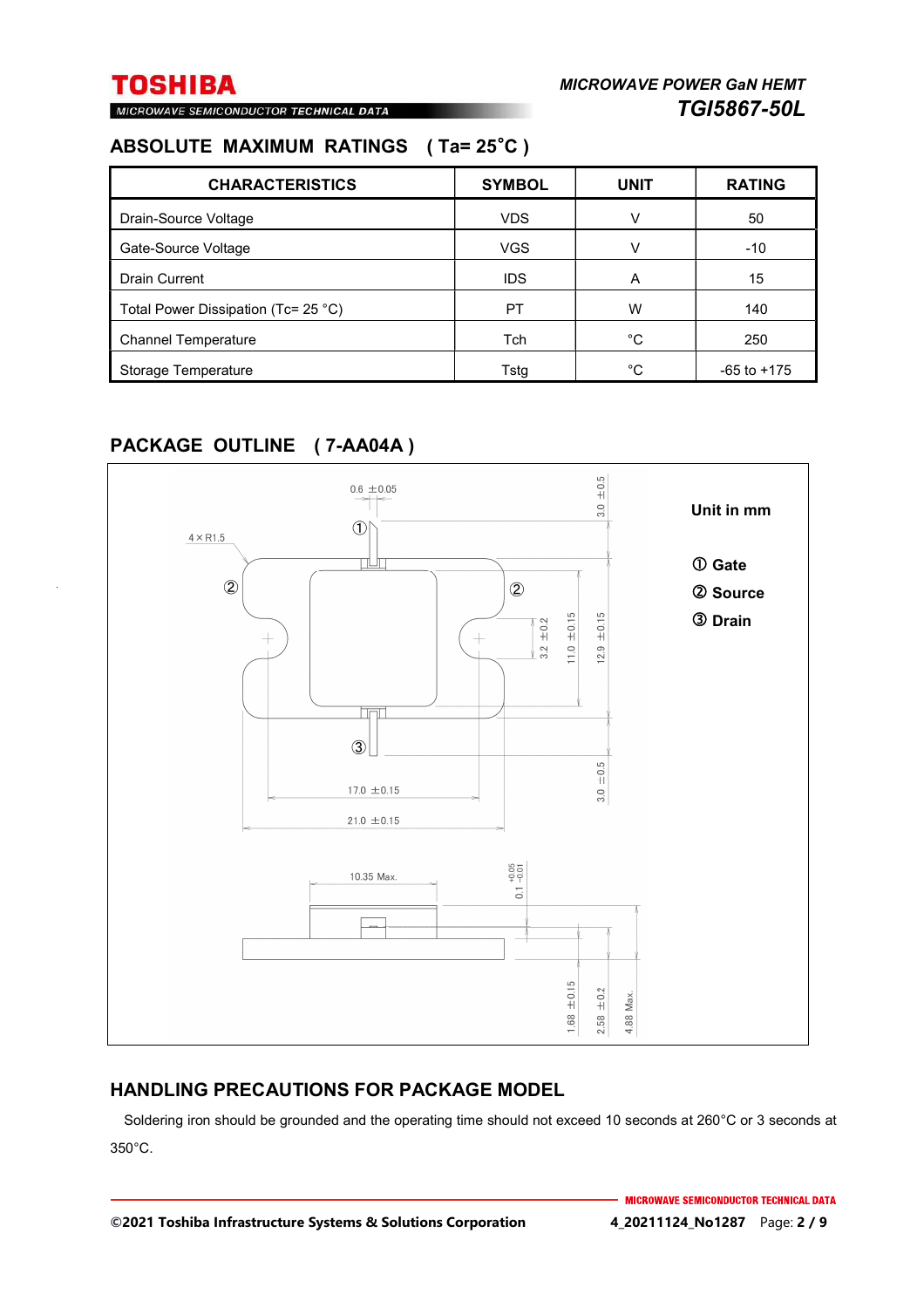*MICROWAVE POWER GaN HEMT TGI5867-50L* 

### MICROWAVE SEMICONDUCTOR TECHNICAL DATA

#### ・**Pout , Gain , PAE , IDS vs. Pin**

VDS= 24 V, IDSset= 3.0 A, f= 5.85, 6.3, 6.75 GHz, Ta= +25 ℃







#### **©2021 Toshiba Infrastructure Systems & Solutions Corporation 4\_20211124\_No1287** Page: **3 / 9**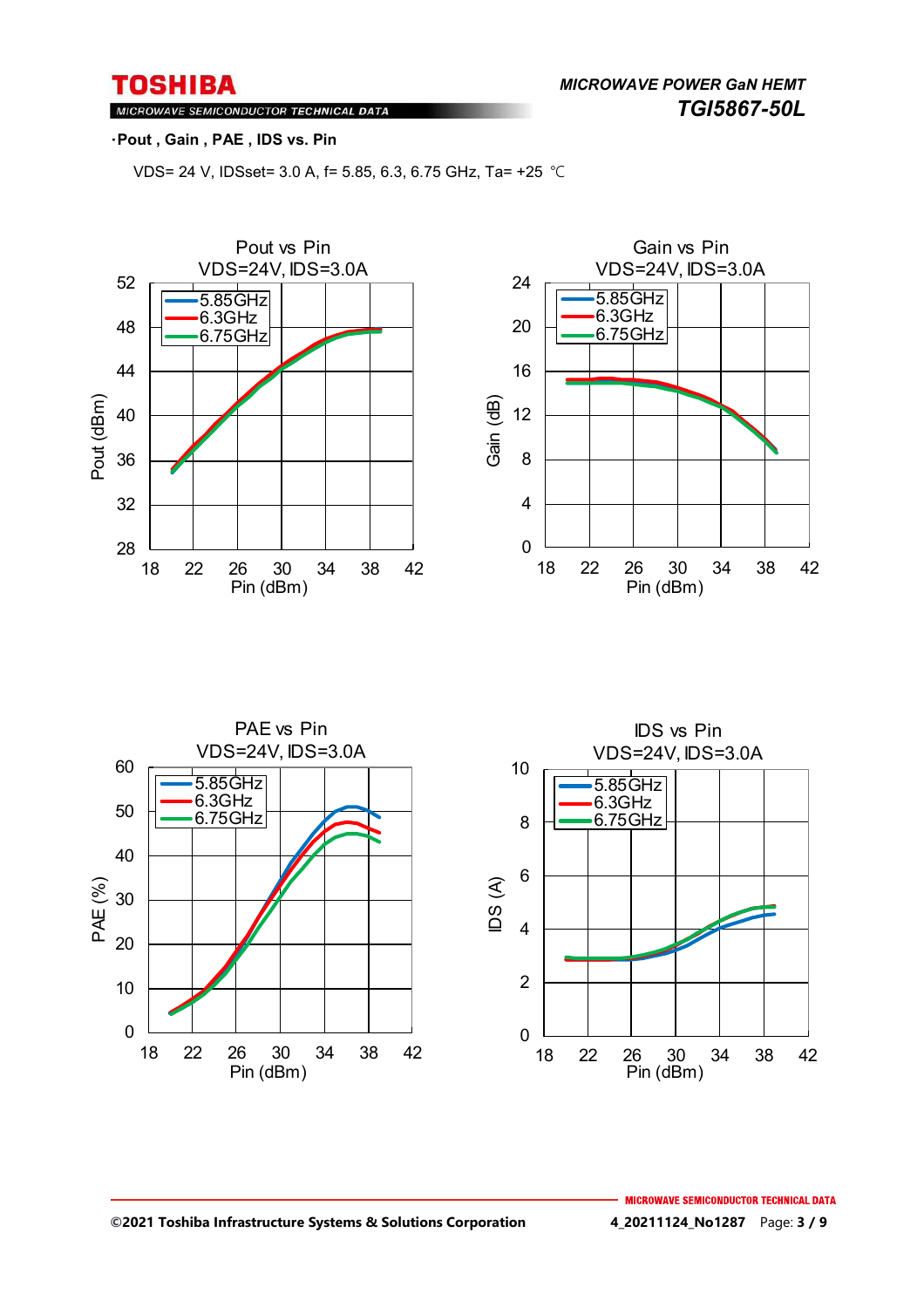MICROWAVE SEMICONDUCTOR TECHNICAL DATA

#### ・**IM3, IM5 vs. Pout**

VDS= 24 V, IDSset= 3.0 A, f= 5.85, 6.3, 6.75 GHz, Δf= 5 MHz , Ta= +25 ℃





#### ・**Pout vs. Frequency**

VDS= 24 V, IDSset= 3.0 A, Ta= +25 ℃



**MICROWAVE SEMICONDUCTOR TECHNICAL DATA**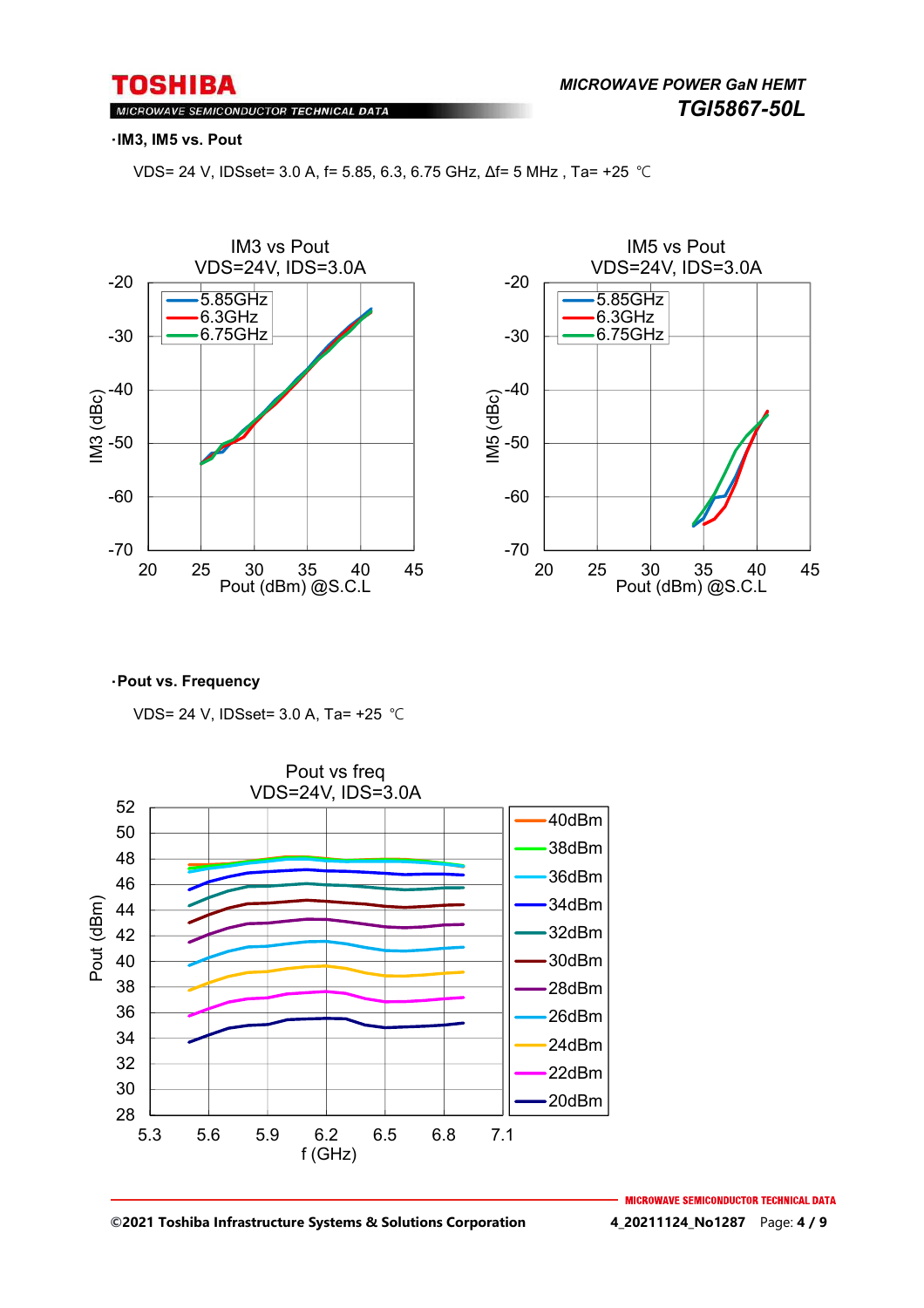*MICROWAVE POWER GaN HEMT TGI5867-50L* 

MICROWAVE SEMICONDUCTOR TECHNICAL DATA

#### ・**Pout , Gain , PAE , IDS vs. Pin vs. IDSset**

VDS= 24 V, IDSset= 2.0, 3.0, 4.0 A, f= 6.3 GHz, Ta= +25 ℃







#### **©2021 Toshiba Infrastructure Systems & Solutions Corporation 4\_20211124\_No1287** Page: **5 / 9**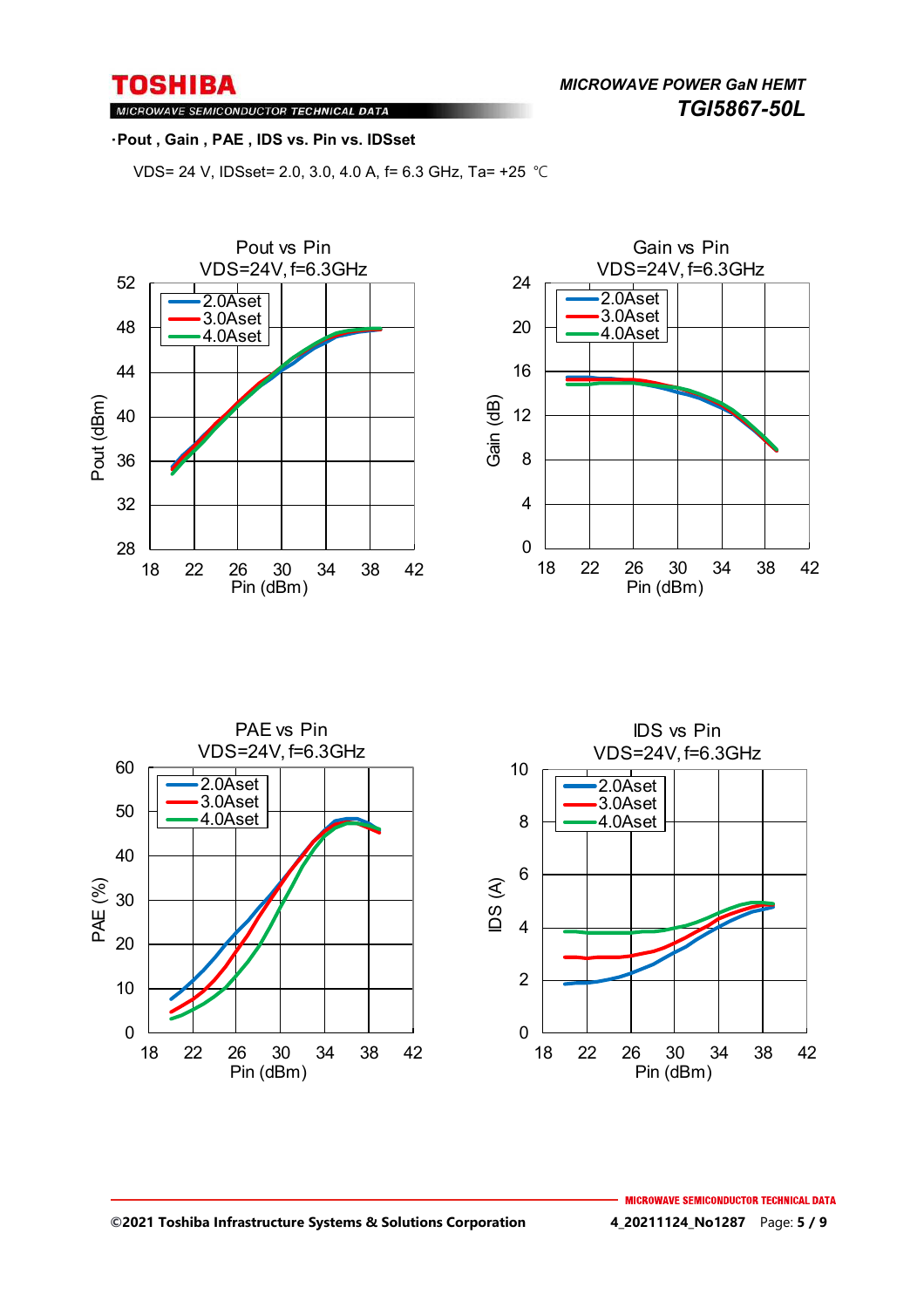MICROWAVE SEMICONDUCTOR TECHNICAL DATA

#### ・**IM3, IM5 vs. Pout vs. IDSset**

VDS= 24 V, IDSset= 2.0, 3.0, 4.0 A, f= 6.3 GHz, Δf= 5 MHz, Ta= +25 ℃



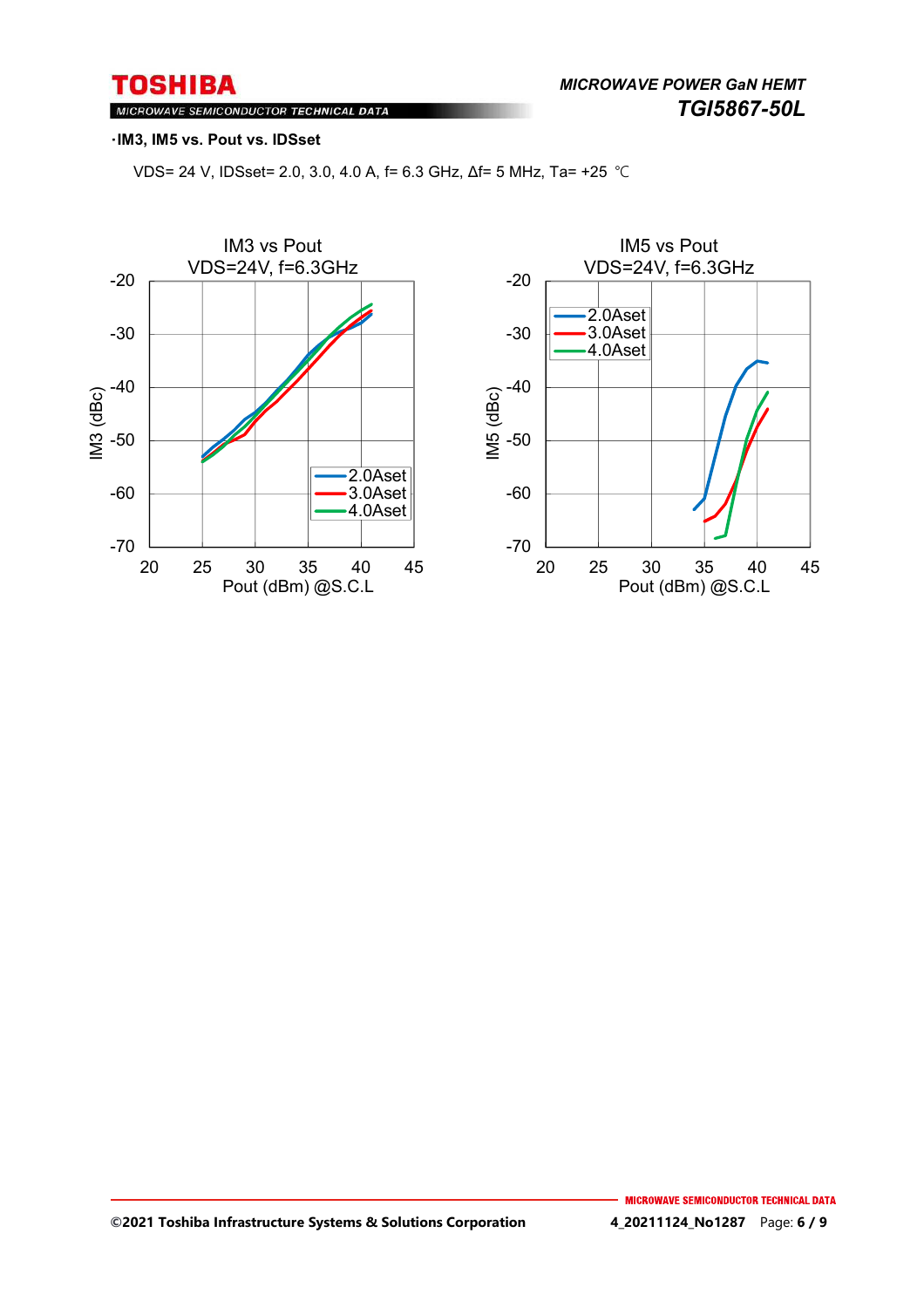*MICROWAVE POWER GaN HEMT TGI5867-50L* 

MICROWAVE SEMICONDUCTOR TECHNICAL DATA

#### ・**Pout , Gain , PAE , IDS vs. Pin vs. Temperature**

VDS= 24 V, IDSset= 3.0 A, f= 6.3 GHz, Ta= -25, +25, +75 ℃





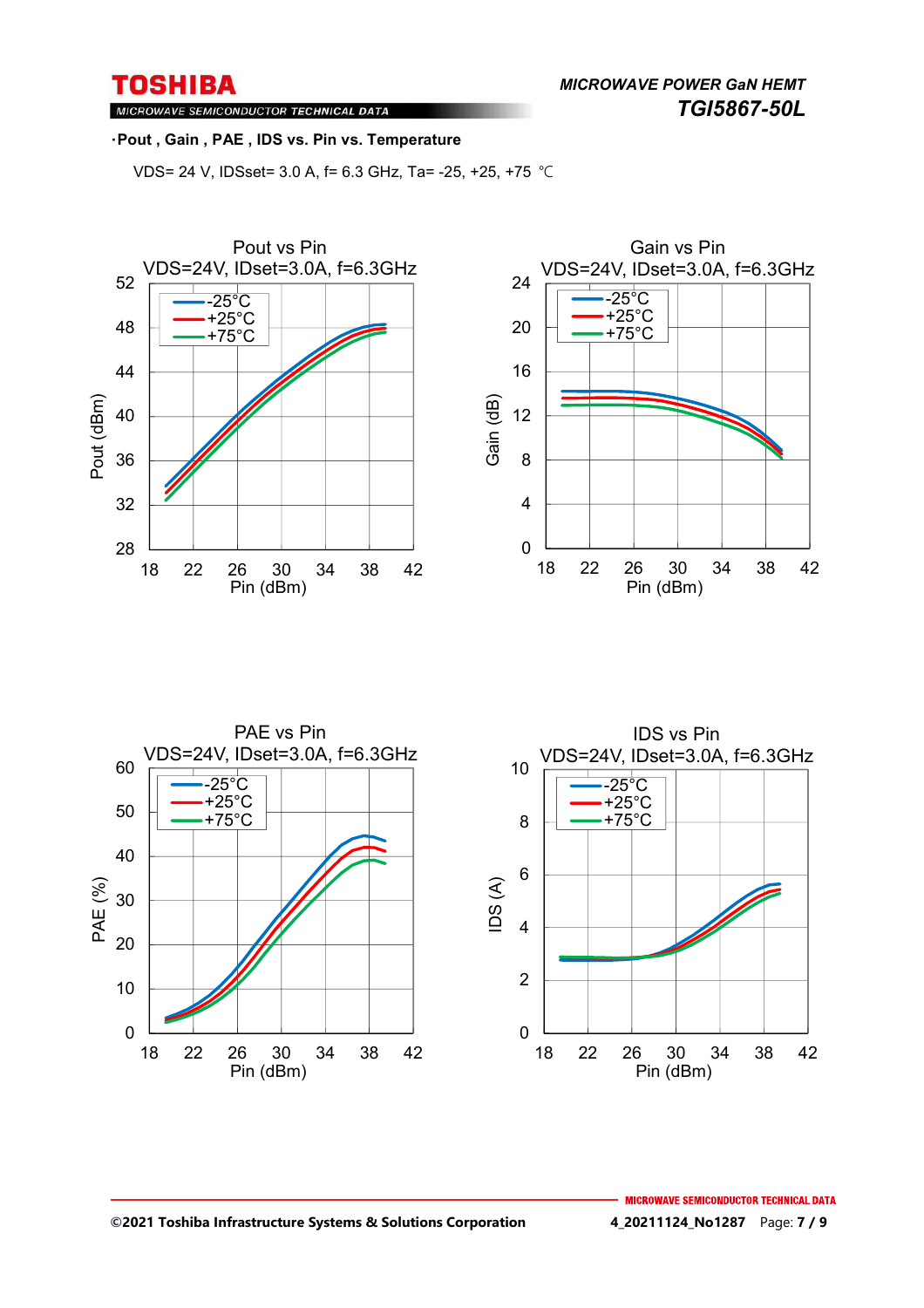*MICROWAVE POWER GaN HEMT TGI5867-50L* 

#### MIC ROWAVE SEMICONDUCTOR TECHNICAL DATA

#### ・**S-Parameters**

VDS= 24 V, IDSset= 3.0 A, f= 4.0 to 8.0 GHz, Ta= +25 ℃